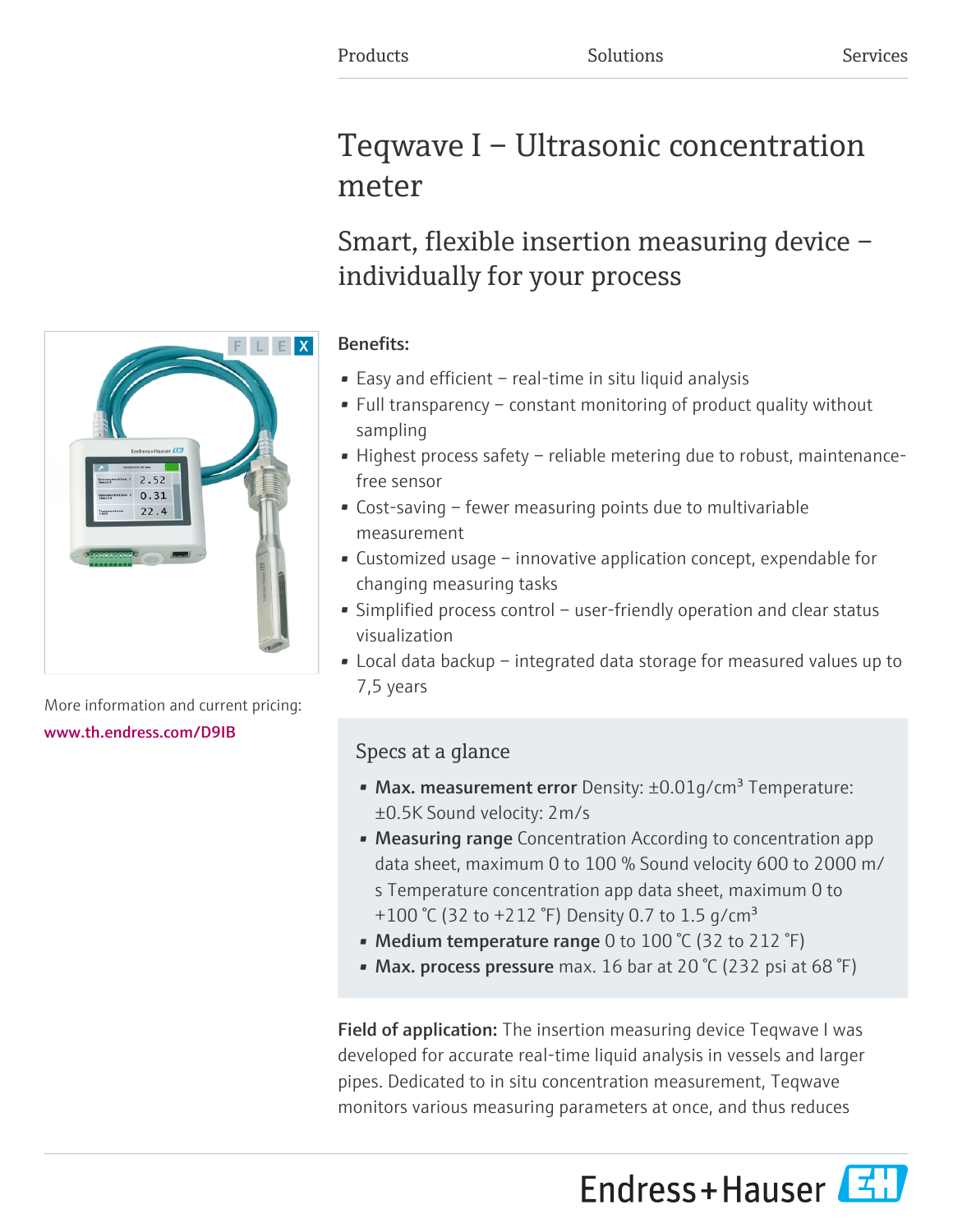operational expenditure. Match your Teqwave transmitter perfectly to your production needs: You can flexibly define and extend your application range.

# Features and specifications

### Density/Concentration Measuring principle

Ultrasonic concentration

#### Product headline

Smart, flexible insertion measuring device – individually for your process. Easy and efficient – real-time in situ liquid analysis. Continuous concentration measurement of liquids in vessels or large pipes.

#### Sensor features

Full transparency – constant monitoring of product quality without sampling. Highest process safety – reliable metering due to robust, maintenance-free sensor. Cost-saving – fewer measuring points due to multivariable measurement.

Insertion length: 180 mm (7 in) or 500 mm (20 in). Accurate and independent of flow profile.

#### Transmitter features

Customized usage – innovative application concept, expendable for changing measuring tasks. Simplified process control – user-friendly operation and clear status visualization. Local data backup – integrated data storage for measured values up to 7,5 years.

Industry-compliant, easy installation via DIN rail. 3.5" TFT color touch screen or LED indication. 4-20 mA, Modbus TCP.

#### Nominal diameter range

Insertion length: 180 mm (7") or 500 mm (20")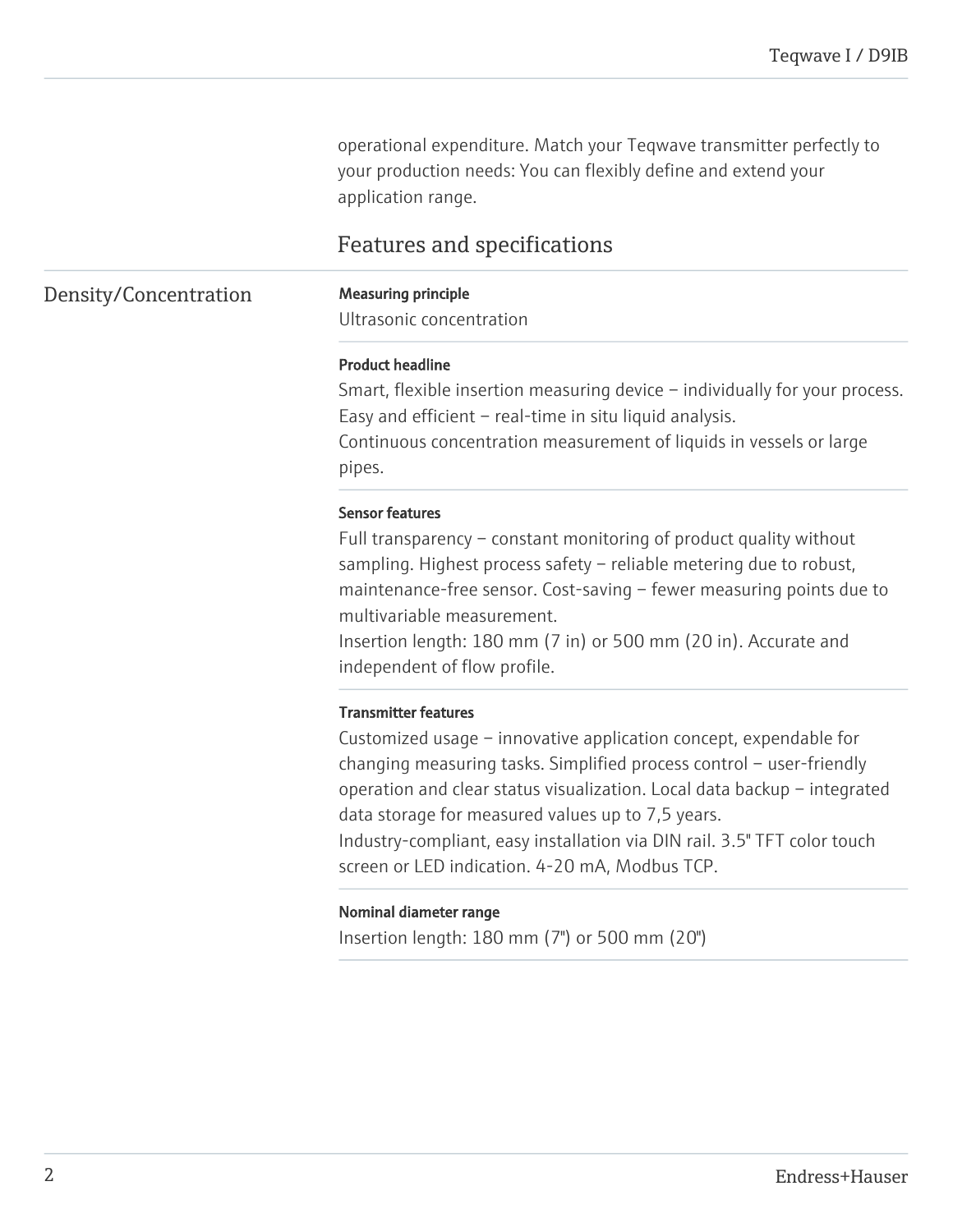## Density/Concentration

#### Measured variables

Concentration Density Sound velocity Temperature

#### Max. measurement error

Density:  $\pm 0.01$ g/cm<sup>3</sup> Temperature: ±0.5K Sound velocity: 2m/s

#### Measuring range

Concentration According to concentration app data sheet, maximum 0 to 100 % Sound velocity 600 to 2000 m/s Temperature concentration app data sheet, maximum 0 to +100 °C (32 to  $+212$   $\degree$ F) Density 0.7 to 1.5  $g/cm<sup>3</sup>$ 

### Max. process pressure

max. 16 bar at 20 °C (232 psi at 68 °F)

#### Medium temperature range 0 to 100 °C (32 to 212 °F)

Ambient temperature range 0 to +50 °C (32 to 122 °F)

### Sensor housing material

Stainless steel V4A 1.4571

#### Degree of protection

Sensor: IP68 (with cable plugged in), IP66 (without cable connector) Transmitter: IP40

#### Display/Operation

LED status indication TFT color touch display